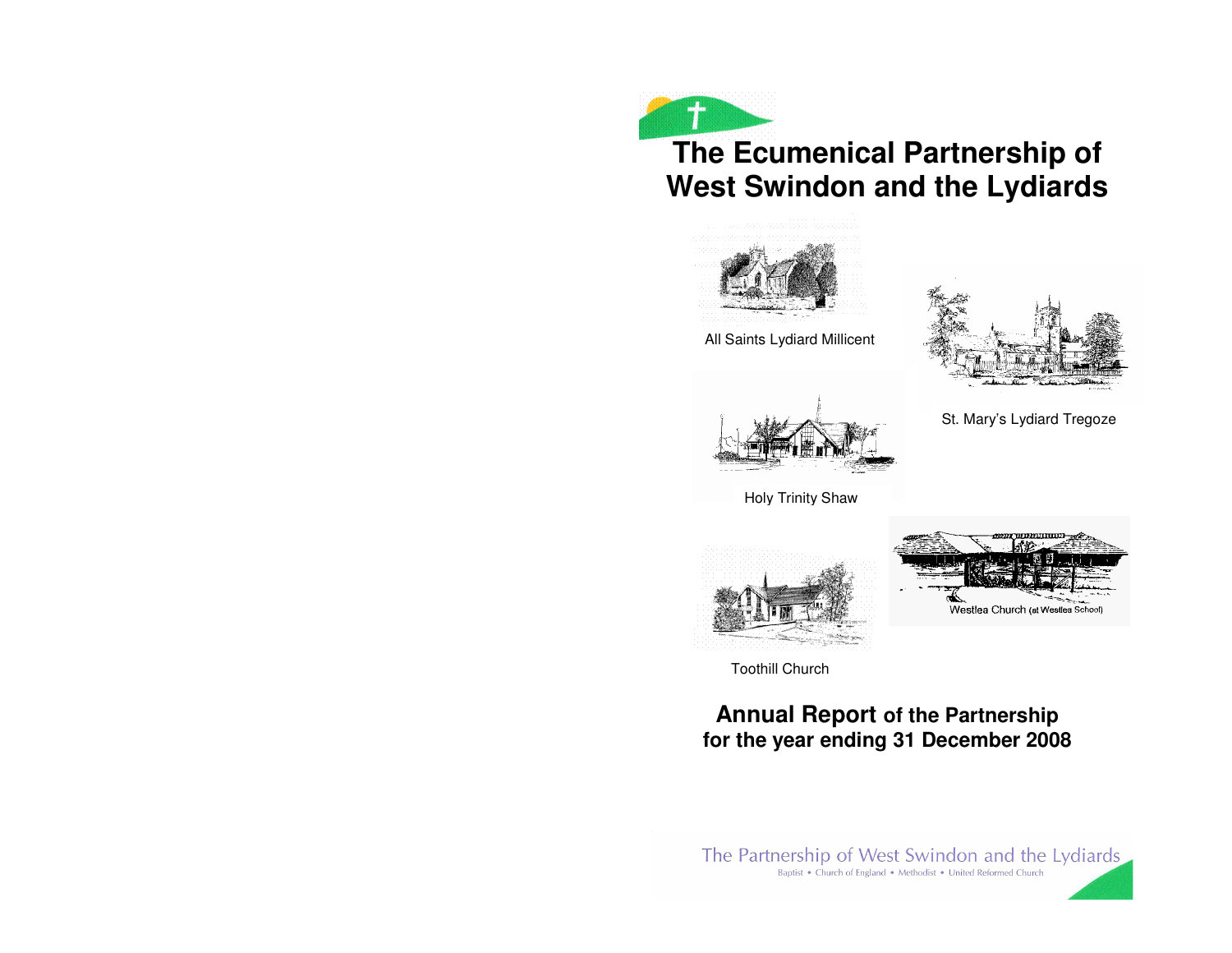## **Values**

We want to affirm a number of distinctive values, which we hold as being of particular importance for our Local Ecumenical Partnership (LEP):

- We accept the Lordship of the risen Jesus Christ alive still today.
- We are Bible-based accepting Scripture's inspiration and authority.
- We are evangelical in doctrine and its application to contemporary life.
- We believe that Jesus Christ is the ground of our salvation and model of our mission, inspiring us in service to a materially and spiritually needy world.
- We depend upon the dynamic power of the Holy Spirit to renew us and impart charismatic gifts for healing, deliverance and other ministries.
- We are committed to a collaborative style of ministry with all God's People.

## **Covenant**

We specifically commit ourselves:

- To seek prayerfully to understand more clearly the Vision of God and His calling to grow His kingdom here.
- To discover more from the Scriptures about the theological basis for our unity-in-mission, and its practical consequences.
- To conform ourselves to the values of Jesus, as enshrined in his teaching on discipleship and our 'Declaration of Intent'.
- To share together in missionary outreach to the people that God leads us into contact with through our daily lives.
- To serve all the people of West Swindon & the Lydiards with the same unconditional covenantal love that God has for them.

# **Mission Statement**

We affirm, together with Churches Together in England that our understanding of the practical outworking of our shared Mission is:

- To proclaim the good news of the Kingdom;
- To teach, baptise and nurture new believers;
- To respond to human need by loving service;
- To seek to transform unjust structures of society; and
- To strive to safeguard the integrity of creation and sustain and renew the life of the earth.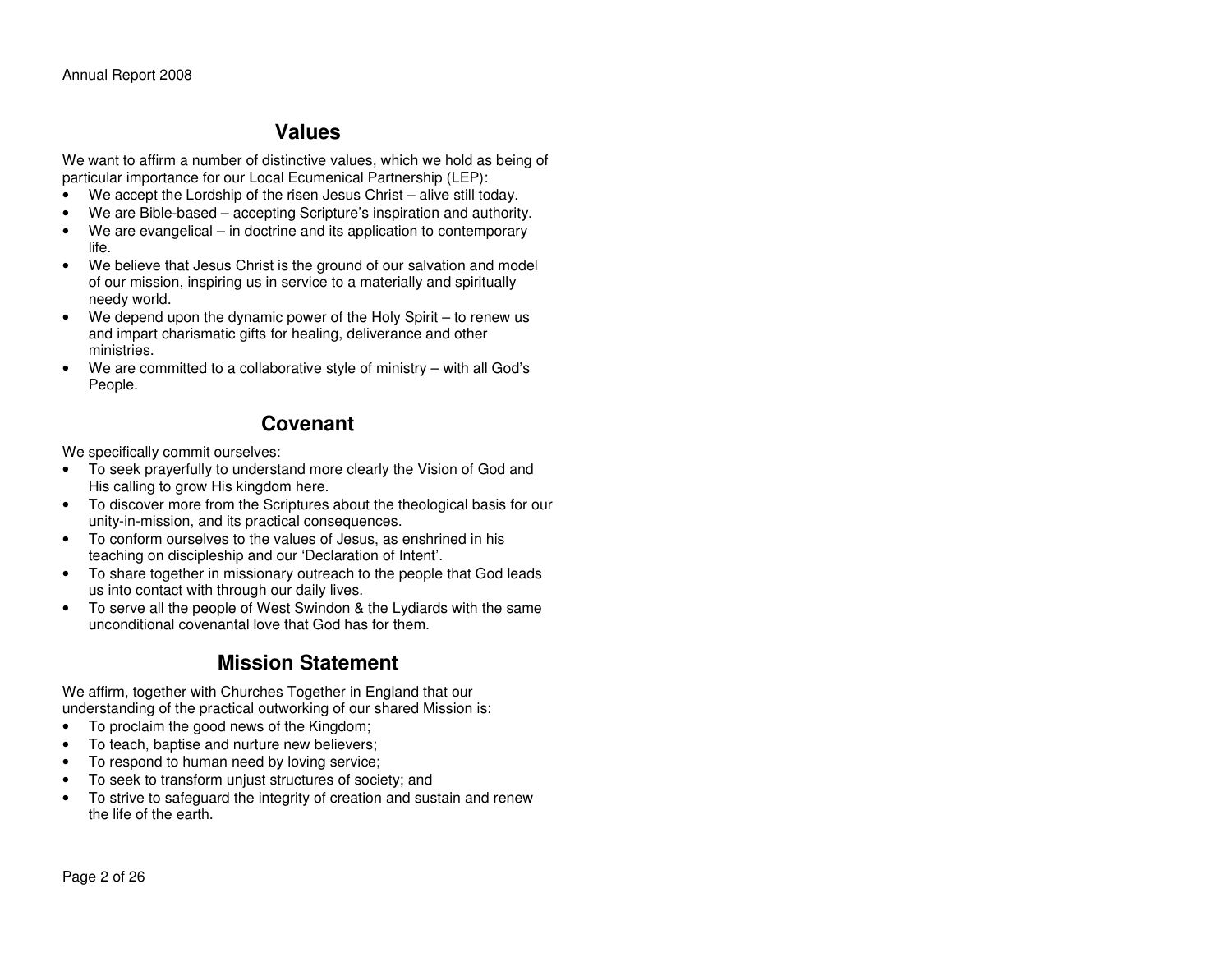## **A Prayer for our Partnership**

## **Partnership Prayer**

Creator God, we praise you for all that you have given to us. We thank you for those who have worked to complete our constitution in a way that is acceptable to all the denominations. We thank you for our diversity and for the richness that brings to our life together in this ecumenical setting. We pray that the creativity that you have given us will spill over into imaginative action in our communities.

Living Lord Jesus, we thank you that you are the Good Shepherd, who feeds us and guides us; that you know the plans you have for us as a Partnership, as local Churches and as individuals. As we struggle sometimes with our differences, help us to continue to pursue sacrificial commitment to you and to one another, knowing that your purposes are for good and not for evil.

Holy Spirit, we ask for your peace, your presence and your power to flow through us, that we may be channels of living water. Refresh and renew those who are tired and weary and enable your life-giving love to flow to those we come into contact with day by day.

Anne Carter

## **Organisation and Trustees**

The Partnership comprises five churches:

**All Saints Church, Lydiard Millicent Holy Trinity Church, Shaw St Mary's Church, Lydiard Tregoze Toothill Church Westlea Church** 

The Partnership is recognised by the Baptist Union, Church of England, Methodist Church and United Reformed Church, and serves over 30,000 people living in West Swindon, The Lydiards and associated rural areas. It looks to the Swindon Churches Together as its Sponsoring Body for guidance and oversight.

#### **Our Bank Account** is with CafCash P.O. Box 289, West Malling, Kent ME19 4TA

 **Our Auditor** is Robert Brailsford, Monahan's, 38 – 42 Newport Street, Swindon SN1 3DR.

The Ecumenical Staff Team of Ministers comprises those who have been duly authorised and appointed by the four participating denominations (Article 5 of the Constitution).

| Team Rector (Church of England)<br>Team Vicar (Church of England)<br>Honorary Curate (Church of England, part<br>time) | <b>Revd Stephen Skinner</b><br><b>Revd Tudor Roberts</b><br><b>Revd Jane Skinner</b> |
|------------------------------------------------------------------------------------------------------------------------|--------------------------------------------------------------------------------------|
| Honorary Curate (Church of England, part                                                                               | <b>Revd Patricia Roberts</b>                                                         |
| time<br>United Reformed Church Minister (self-<br>supporting, part time)                                               | <b>Revd Dick Gray</b>                                                                |
| <b>Baptist Minister</b>                                                                                                | <b>Revd Anne Carter</b>                                                              |

### **Committee Structure**

The trustees are the members of the Ecumenical Church Council (ECC) (Article 8 of the Constitution). Anglican Members also constitute the Parochial Church Council (PCC) when needed to conduct Anglican specific business. The members of the ECC are the Partnership's Trustees for Charity Commission purposes.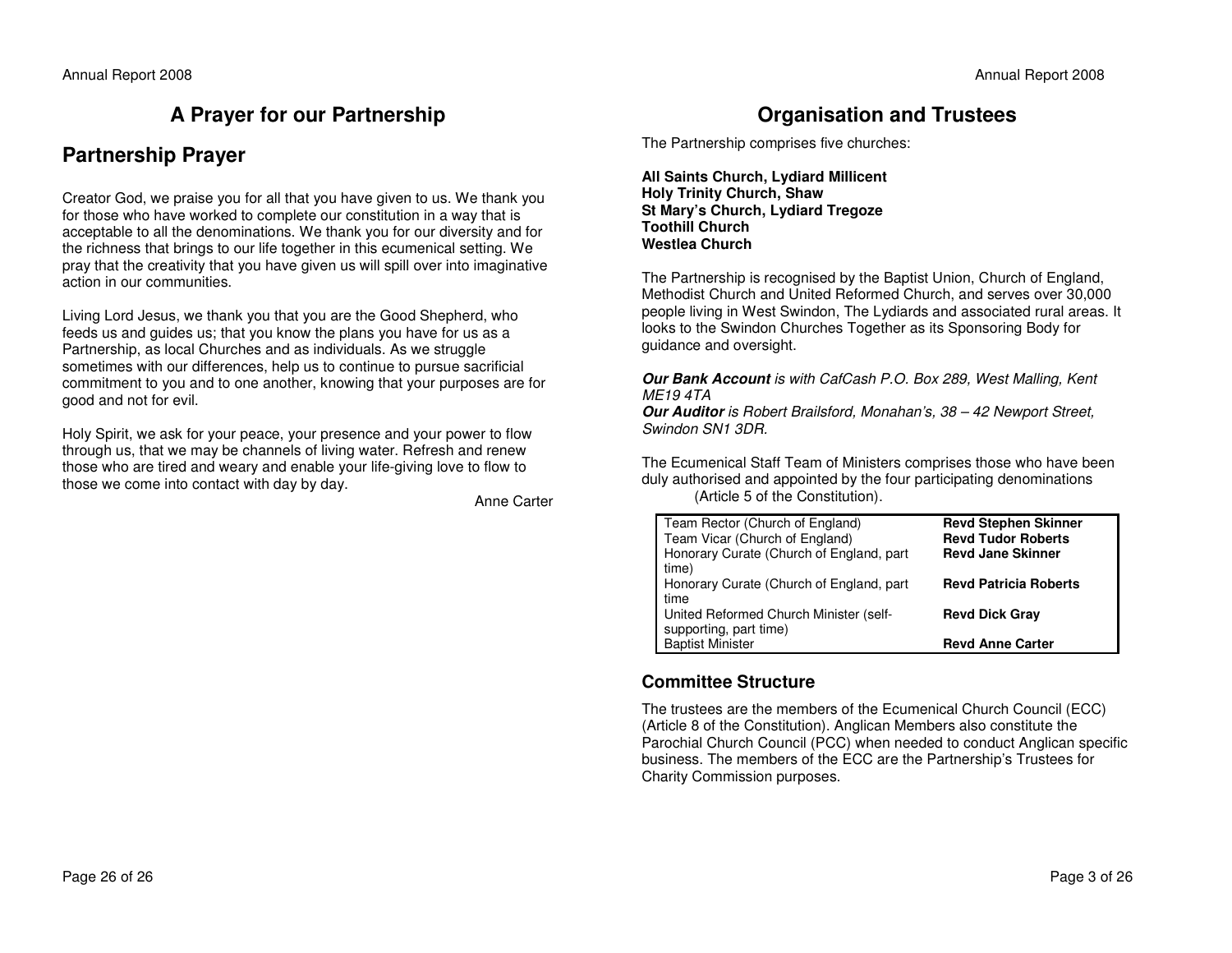| The Ecumenical Staff Team     | As above                                        |                          |  |  |
|-------------------------------|-------------------------------------------------|--------------------------|--|--|
| ECC Chair                     | Chris Scarisbrick                               |                          |  |  |
| <b>ECC Vice Chair</b>         | <b>Revd Stephen Skinner</b>                     |                          |  |  |
| Churchwardens                 | John Ridsdale                                   |                          |  |  |
|                               | Lesley Franklin (A)                             |                          |  |  |
|                               | <b>Debbie Fleet</b>                             |                          |  |  |
| <b>Senior Steward</b>         | <b>Mark Dowling</b>                             |                          |  |  |
| Treasurer                     | <b>Revd Dick Gray</b>                           |                          |  |  |
| Secretary                     | Ed Poole (resigned in 2008)                     |                          |  |  |
|                               | Jane Skinner (A)                                |                          |  |  |
| <b>Elected Members</b>        | <b>David Ratnam</b>                             | <b>Peter Gilder</b>      |  |  |
|                               | John Halstead                                   | <b>Julie Scarisbrick</b> |  |  |
|                               | <b>Mark Dowling</b><br><b>Chris Scarisbrick</b> |                          |  |  |
|                               | <b>Rachel Dowling</b><br><b>Eileen Sawyer</b>   |                          |  |  |
|                               | <b>Jane Skinner</b><br><b>Pat Watson</b>        |                          |  |  |
|                               | <b>Lesley Franklin</b>                          | Angela Mak               |  |  |
| Co-opted members              | <b>Mary Poole</b>                               |                          |  |  |
| Deanery Synod Representatives | Sarah Wilmot, Steve Pearce, Mary Poole          |                          |  |  |

(A) Appointed during year (R) Resigned during year

We are recognised by Churches Together in England as a Single Congregation Local Ecumenical Partnership. The ECC is the main governance and representative body. Its main responsibilities are broadly grouped as Regulatory, Oversight and Governance. Other responsibilities are devolved to the Local Church Committees (LCC) / Leadership Teams in the areas of Partnership, Ministry / Mission, Pastoral care and Leadership. A fuller description of the current functions of the ECC, PCC and LCC's can be found in the current Partnership Constitution (1988) and in draft Standing Orders for the revised Constitution (2006).

The ECC met 5 times in 2008 [Jan, Mar, May, July, October] in addition to the Annual General Meeting on 12 March. Main ECC topics during the year were:

Main topics discussed were:

- **2008 Partnership Goals**
- **Income and expenditure; property refurbishments; review of budget** planning process
- Youth activity reports; strategic proposal from Ncounter

The ECC Standing Committee met 7 times in 2008, at intervals between ECC meetings – to plan agendas and follow up on ECC decisions.

Appointed Sub Groups handled specialist areas of work on behalf of the ECC, and gave reports on progress. They included for 2008:

We shall also look at ways to encourage all our members to read their bibles and to see that the bible can speak to each of us today, for unbelievably it is really a living document.

# **Youth Work**

#### **REMIX**

 REMIX will continue to operate on Tuesday nights but as always more helpers are really needed.

#### **Schools Out Club**

 We hope to continue this in 2009 although numbers are still quite small, it does provide a valuable resource for some young people.

#### **Schools Lunch clubs**

 With support from Ncounter we help with lunch clubs at Greendown and Braydon Forest.

#### **Emerge Community Festival at Shaw**

On the afternoon and evening of May 16<sup>th</sup> our young people are to hold, with the full involvement of adults, a major community festival. This will use Holy trinity Shaw as its basic venue, but hopefully spread out into the grassy area behind the church and shopping mall area too! The aim is for fun activities with music, dance, drama, puppets, food, & games. The afternoon more geared towards younger people and families with the evening more towards secondary age youth, with a concert by "Collective".

## **And finally…**

 We believe this Report gives a clear picture of the life of the Ecumenical Partnership of West Swindon and the Lydiards, and the ways in which members of the ECC have sought to fulfil the responsibility placed on them as Trustees. This report should also be read in conjunction with:

- The Consolidated accounts of the Partnership
- The Annual Accounts of the ECC
- The Annual Reports & Accounts from each of our Local Churches

This composite Report and associated Accounts are prepared under the guidance of Charities Commission requirements and SORP 2005 recommended practice guidance.

This report will be posted at or below http://WSwinLyd.org.uk/council/report/**Partnership Website: http://WSwinLyd.org.uk**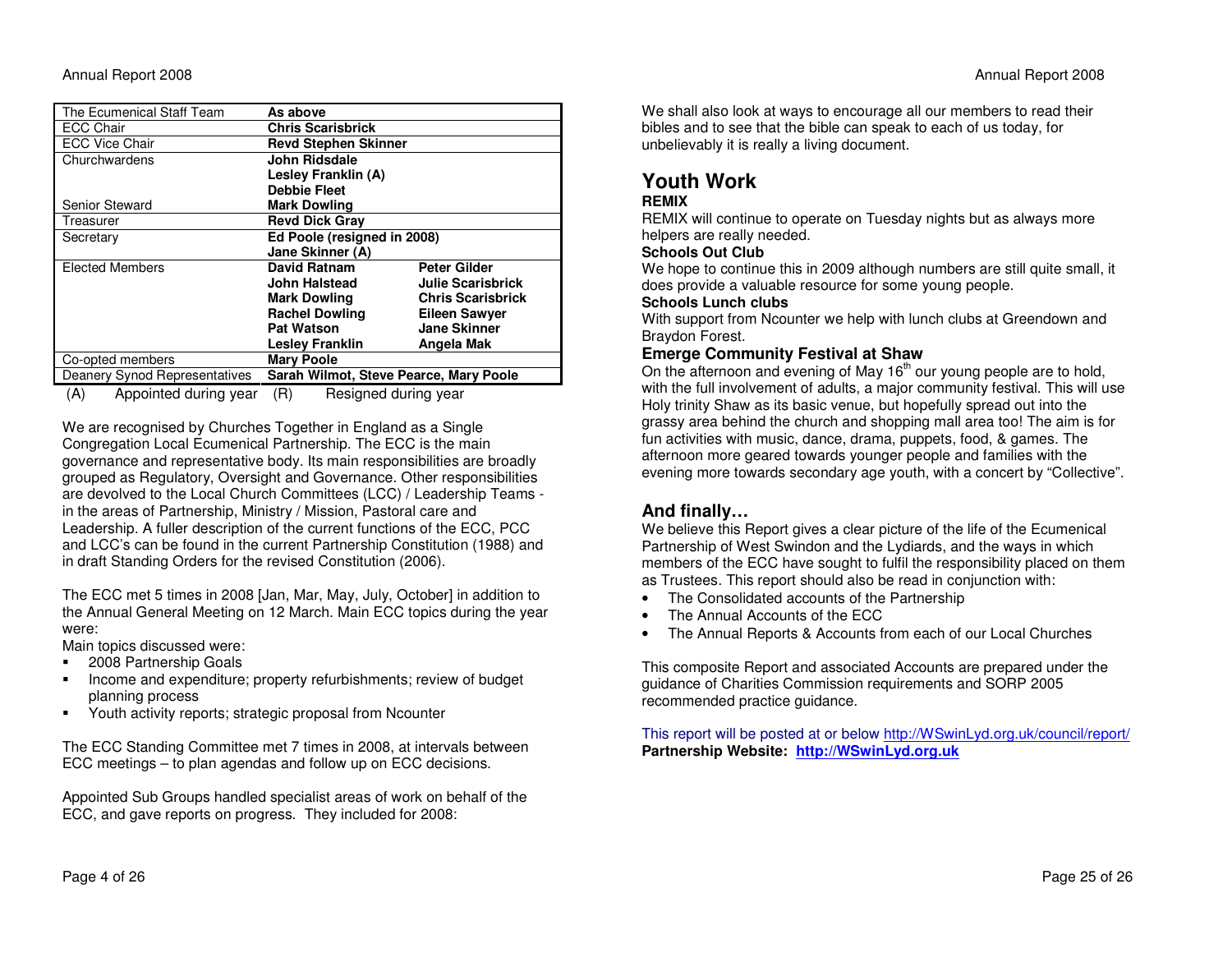# **Our Goals for 2009**

I want to be part of a church community that cares about God, of course; cares about his chosen people in the churches, sure; and just as importantly cares about the community of people that God loves, but we don't know very well. We have a responsibility to preach the good news. It's important. However we have no right to expect people to listen unless we live out all the parts of the Gospel, and to our communities that is most visible when we are "out there" governing schools, offering practical help to those in need, organising anything that our community needs, is right and needs doing. Church committees and leadership teams, its your job to find the "widows and orphans" and to find ways for us all to "wait on tables". (Acts 6 vv1-3)

 So I am pleased to see even more focus to be given to our outward directed activities. Our proposed goals for 2009 are

- Equip and Encourage
- Prayer and Spirituality
- Youth Work

### **Equip and Encourage**

 Support, develop and affirm church members in their contribution to church and community life

- Developing a culture where we express our appreciation for the gifts we see in others – through a simple word of thanks, or sometimes a card or note
- Considering ways that some might offer 'support services' in order to release others in different ministries – eg agreeing to keep an eye on the children of those involved in prayer ministry
- Continuing to train and equip children and youth workers, perhaps this year by taking some away to a training course where they can benefit from interaction with others in similar situations as well at the overall teaching given
- To begin to develop courses and trainers to run community linked courses which could include: money management; parenting; stress management etc.

## **Prayer & Spirituality**

 We shall certainly continue with the Prayer group that already meets together, and we shall seek other ways for corporate prayer together, perhaps including a real challenge of a 24 hour prayer vigil.

- Constitution Group (completed) group meetings and development work
- **Fall Struth Leaders Group**
- **Emerge Consultative / Working Group**

We note with sadness the passing of Bill Paget a long time member and active member of the leadership of the Partnership over many years.

### **Risks**

 The Partnership has a number of risks to its activities which have been assessed at either ECC or Standing Committee levels. These include:

- ♦ Risk of financial commitment, particularly with 3 full time clergy. Reserves cover approx 1 year's stipend and expenses.
- ♦ Organisational risks due to limited deployment of Staff for a large part of the year, Limited resources available for work delegated to the Officers and ECC Standing Committee.
- ♦ Organisational and accountability risks relating to the Partnership's Policies and Procedures, and extended work to revise the Constitution
- ♦ Structural risks due to the Partnership's Ecumenical nature, and membership trends in some churches

 The ECC considers that these risks have been mitigated to the best practicable extent. They are monitored within the Partnership's governance processes.

## **Induction and Training of Trustees**

 There is at present no formal process for training of new or existing Trustees. However ECC members are aware of their role and responsibilities, through discussion and briefing before and at meetings. Further attention will be given based on the provisions of the new Constitution when completed and adopted. Arrangements will also be made in relation to the requirements for the Partnership's Charity Commission registration by October 2008.

# **Review of 2008 Goals/Tasks**

# **Prayer & Spirituality**

This Goal was a continuation of that from 2007. The Questionnaire led by Janet Gray in 2007 revealed that there was no support for a regular Partnership Prayer Meeting – it being better to publicise and encourage support for the individual church's Prayer Meetings; most of which occur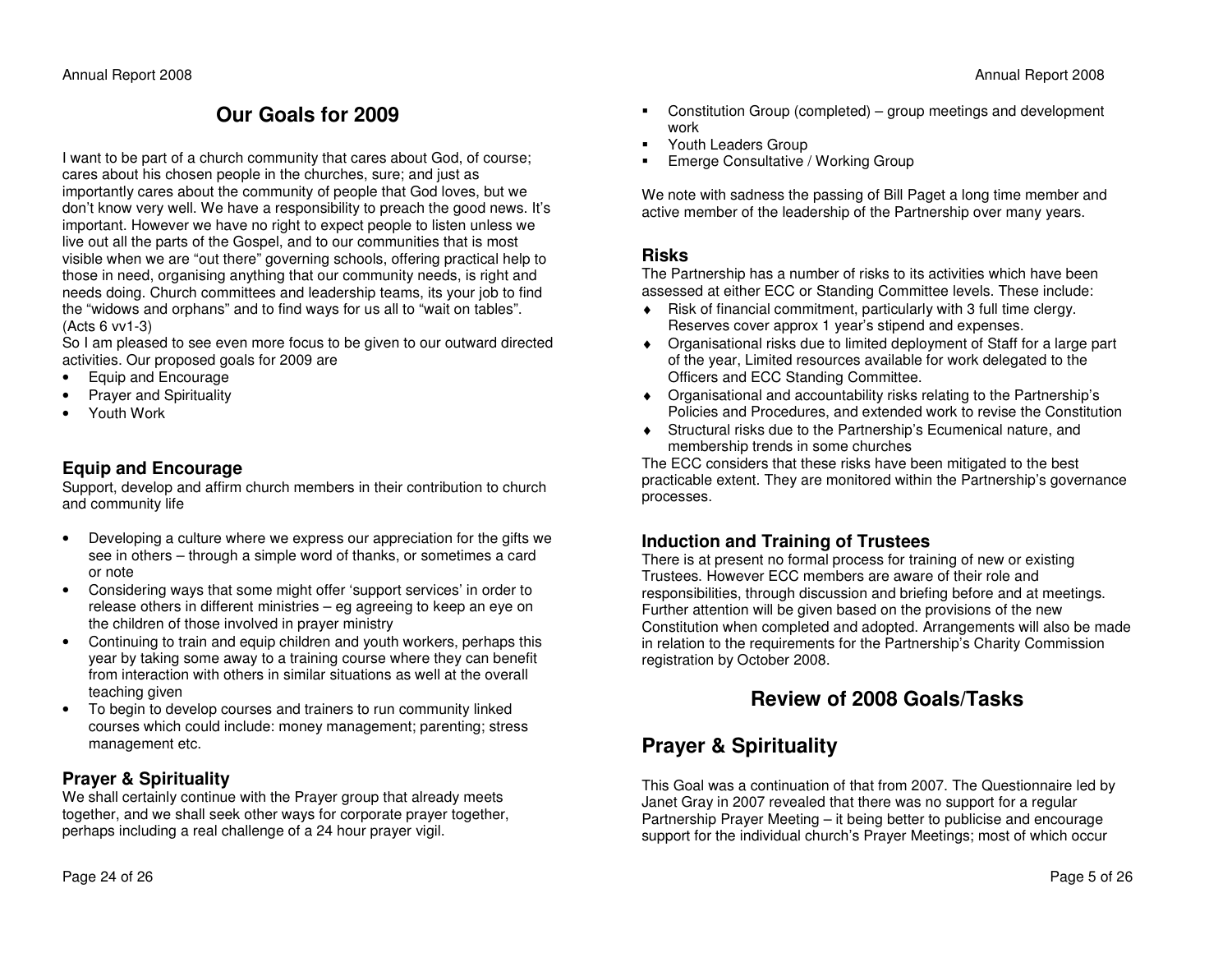monthly. However, following the very successful 2008 Partnership Lent Course called "Soul Spark" (attended by at least 20 people most weeks) we agreed to commence a monthly "Reflective Prayer" meeting. At least six of these have been held over the year, led by a variety of people at the Rectory. They have been very imaginative sessions, using music, artwork, poetry and craftwork! Roughly 4 – 6 have attended each time.

For several years St. Marys have run a very successful Summer Course at their Stable Room. This took place whilst normal home groups had their Summer Recess. This year the invitation was extended to all churches, and around 10-15 attended the 6 sessions. We held a Course at Toothill Church during August on the theme of "Hope", using an excellent DVD course produced by Spring Harvest. We hope to repeat the success in Summer 2009.

Also in response to requests the first ever Partnership Day Retreat was held in November. It was led by Methodist Superintendent Derek Collins, at Aldbourne Methodist Chapel. We learned a lot about developing a more reflective life of prayer. Around 15 attended. There is clearly enthusiasm for this Retreat to be repeated, perhaps on an annual basis.

Stephen Skinner

## **Equip and Encourage**

 Support, develop and affirm church members in their contribution to church and community life

We have made a slow but positive start on this goal which will be continued into 2009.

- **John Hardwick Weekend** for our children's workers and to encourage our children too with something special. This gave people ideas they have been able to build on.
- **Freedom in Christ course**  This has been found to be very popular and a way for people to grow in confidence in their Christian faith. It's a 13 part Discipleship course similar in format to Alpha, All Saints ran one course in the Summer term of 2008,and are presently at the time of writing in the middle of a second course.
- Five people were able to attend **the Willow Creek Leadership Summit** in October, based in Bristol. We have returned with materials we hope to be able to share together.
- **A lent course entitled 'Soul Spark'** which also linked with our prayer goal and a Summer Course on Hope.

There are four primary strategic strands. Each strand aims to create more locally generated ownership and action in the overall work of the Diocese:

#### 1: Growth Programme.

 It is a holistic programme, which expects each parish to produce and then enact a locally generated Growth Plan. Each parish / church is asked to produce such a Growth Plan and forward it to the Deanery for comment. To assist in this a team of consultants are offered through the Mission & Ministry Development Team.

#### 2: Leadership Development.

 The aim is to release the energy of ordained and lay leaders of the churches to empower the whole people of God. Local leadership team development in vacancies will be a targeted tool to do this. During our imminent vacancy specialist advisers will work with our Partnership to identify and develop local leadership.

#### 3: Structures of oversight and support.

 A new feature of this will be increasing deanery responsibility for delivering diocesan decision-making. Deanery Leadership Teams will develop Deanery Strategies, and make decisions upon the deployment of (increasingly scarce) diocesan stipendiary posts. They will ensure best possible collection rates for Parish Share (what we often call 'Diocesan Quota').

#### 4: Income Generation.

 Local churches will need to have a greater proportion of their financial income at their disposal. Thus a smaller proportion of parish income will go to meet the overall cists of the diocese. To achieve this more money will be generated from non-parochial sources, and more voluntary leadership will be trained and released in ministry and service.

We can expect this Strategy to significantly impact our partnership from the outset of the Anglican Pastoral Vacancy – so let's get prepared!! A second Growth Workshop Day was held in Swindon in January 2009 to assist this development programme: about 12 of our partnership (including ministers) attended this very practical & helpful day.

Stephen Skinner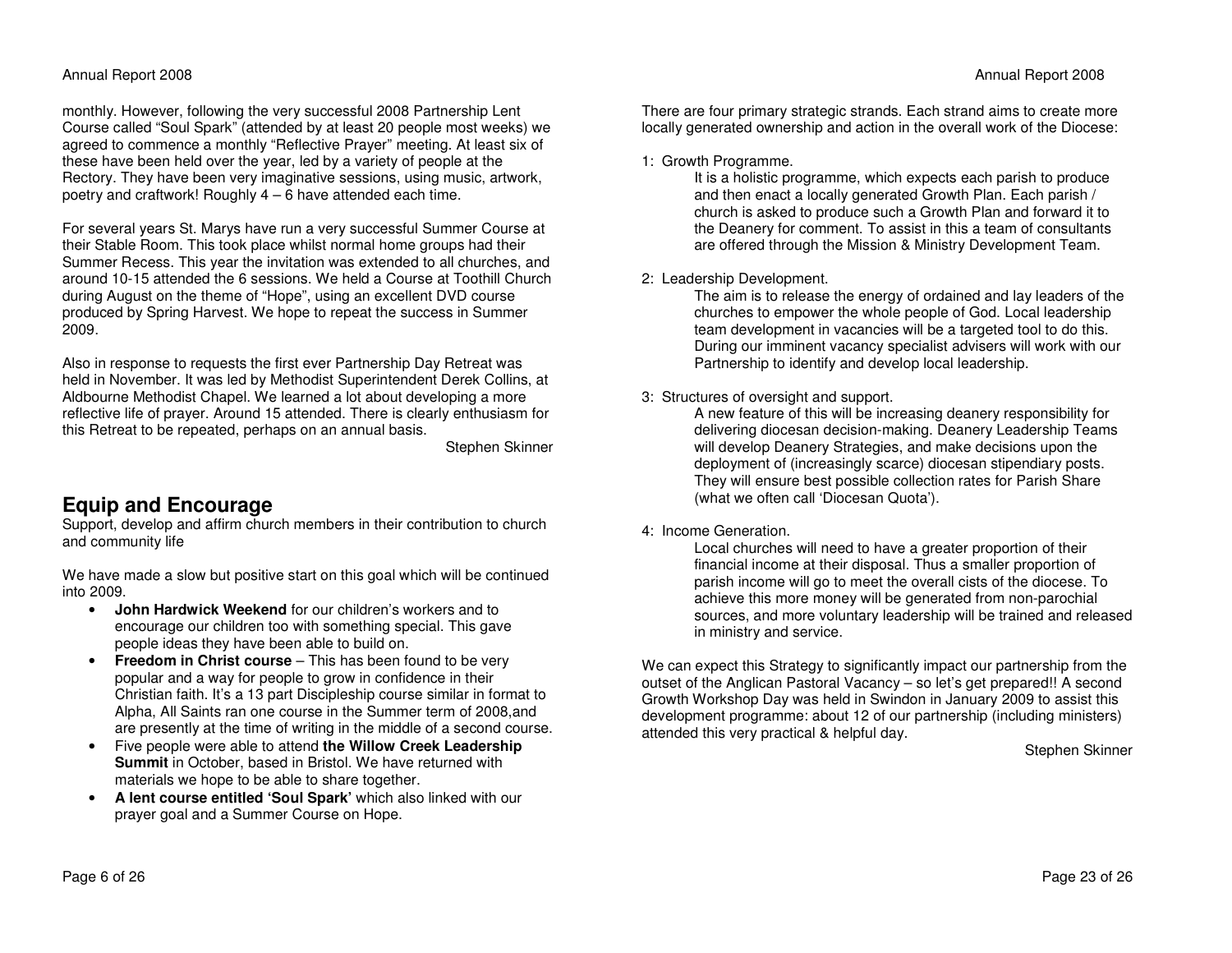## **Deanery Synod**

 Since becoming Deanery Synod Reps. in March 2008 we have attended 3 deanery synod meetings. Common themes for discussion between all the churches in our Deanery have been:

- The Diocesan Quota and the demands that this and rising fuel costs place upon our Churches. Swindon deanery has been commended for paying its quota in full during 2008: the diocese is keen to explain how this money is being spent and to listen to feedback from the churches about what is being asked of them.
- Encouraging lay ministry. Courses and conferences are being organised to enable people to take on greater pastoral and leadership responsibilities within the churches. Equipping God's People conference took place in Swindon in January with a full programme aimed at encouraging growth in our discipleship and numbers.
- Policies and procedures. Churches have a responsibility to ensure good guidelines are followed in respect of child protection and vulnerable adults.

Despite some long-term clergy illness the Swindon Deanery is looking to the future and keen to develop and encourage all its churches in growth and mission. The matrix of the matrix of the Mary Poole

**Swindon Deanery**: Since the autumn Area Dean Rob Burles has been working with a small team from around the Deanery. It's a broad look at the opportunities for Swindon Deanery as a new Diocesan Strategy emerges 'Releasing the Energy.' Four main strands map out the scope and the challenge (see below).

 Rob visited the Partnership's ECC in October to gather its ideas on what people want from the Deanery - and he's visited most of the other parishes too. The working group is now reviewing all the information, facts and feelings, and starting to distil practical guide points for the Deanery's future – aiming to keep things relevant, clear and mission focussed. More on this as the work continues. Ed Poole

## Bristol Diocese Growth Plan

Mention can be made of the development of the Diocesan Growth Programme & Diocesan Strategy, which will be relevant to our Partnership as we look towards the Anglican Pastoral Vacancy arising from March 2009:

We spoke in our goals about looking to link with our communities too, and we really do have some specific ideas for how to do this in 2009 – see the section towards the end on 'goals'.

## **Emerge**

### **Phaze**

 As part of the whole youth scene stimulated by Ncounter and Collective events at schools and in Purton & West Swindon, growth and development has taken place in the Phaze 2008. With its triple strands of Fun, Food & Faith for 11-14s almost 20 young people are at Holy Trinity Shaw on Fridays, 7-9pm until the summer

 The final act of Phaze was to make a huge banner that expressed the joy this group has been and the sadness of the young people at it's stopping. Huge thanks to Mike Dilly, Jacqueline Kerwin and Judith Mumford for their leadership.

## **Café Base West /REMIX Staffing**

 Fernando de Mello arrived from Brazil in September to volunteer for a year with Ncounter and has settled in really well to the team and the local area and is involved in every part of the emerge partnership as detailed below.

### **Café Base/Remix**

 Café Base West, was re-launched as "Remix" in September 2008. We have a team of 8 from WSEP/Ncounter) each week. This year Remix has had contact with 120 different young people and had regular contact (ie at least twice monthly) with approx 60 of these, on average 35 attending each week. Each week we explore the Christian faith in (optional) small groups (split ages) using drama, discussion and games and linking to the Bible. 17 young people took part in a Youth Alpha course in the Spring. Many of the young people who attend Remix are also involved in other parts of the project which helps to build the relationships and extend their contact with the Christian faith.

## **The Base – Youth Performing Arts facility, Purton Stoke**

 In 2008 we worked with 80 young people at the Base in 6 x 3 day workshops and 20 Saturday workshops during the year. Many of these were specifically for pupils with special needs. Funding for these came from Zurich, NPower and Community Foundation. Five volunteers from WSEP helped on occasions during the year with these workshops.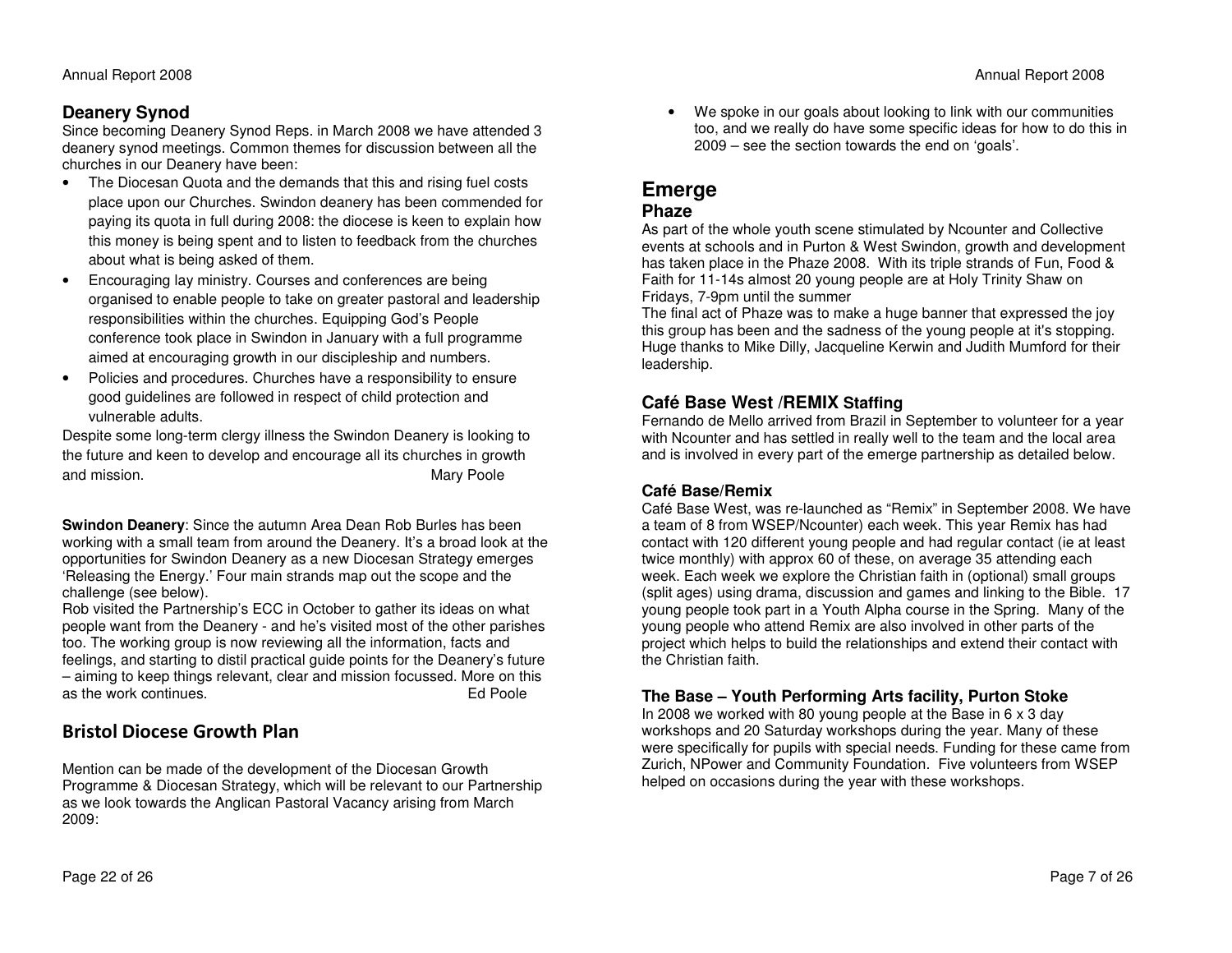### **Schools Out Club**

 This new group started in November '08, funded by NPower Ltd. We have two sessions each week led by Fernando and myself and mainly attended by young people attending other parts of the programme, but four completely new contacts have been made, two of whom now also attend Remix. In total we have seen 11 different young people. These sessions have provided good opportunities for young people to share difficult experiences in their lives, homes, schools etc., and on a few occasions we have looked at the Bible with the young people and prayed with them.

#### **G2G**

 This is a small discussion-based group led by WSEP volunteers for young people aged 14+ who have made, or are on the way to making, a Christian commitment of their own. Ncounter gap workers have supported each session of G2G in 2008. We continue to build positive links between G2G and the rest of the programme.

#### **School Lunch Clubs**

 Ncounter gap workers have teamed up with Christian youth workers in Bradon Forest and Greendown schools to lead Christian lunch clubs and have built positive relationships with young people there, seeing approx 45 weekly at Bradon and 15 at Greendown.

#### **Festival**

 Held in Lydiard Park during a very wet July day, we still managed to attract over 600 visitors to an event organised by Ncounter/WSEP as part of the emerge programme. With a full programme showcasing young people's performing skills in dance and music, different arts-based workshops and charity fundraising stalls by the young people this was a successful event which many volunteers from our local churches took part in.

Claire Camm

# **The Christian Community and our Worship**

## **Membership**

 Membership of the Partnership is through the Local Churches, and each congregation is responsible for encouraging regular attendees into membership. Within our different church traditions there are slight differences in understanding of membership.

## **Church Buildings**

 The ECC devolves the care and maintenance of our church buildings to the respective Local Church Councils whilst still being the legal body charged with their management. So, for example, applications for Faculties to allow work to be done in St Mary's, All Saints or Holy Trinity are brought to the ECC/PCC before being sent to the Diocesan Office for approval; work at Toothill Church needs Methodist approval.

## **Finance**

The ECC carries the responsibility of handling payments for:

- Our share of contributions to the Sponsoring Parent Bodies via: the Bristol Diocese, The Upper Thames Methodist Circuit, The West of England Baptist Association and the United Reformed Church. These payments contribute towards the cost of the full time stipendiary clergy and wider ministry.
- Ministerial and church fees for weddings and funerals
- Staff Expenses
- Salary for Partnership Administrator
- Stipend for a Baptist Minister when one is appointed
- Expenses incurred during a pastoral vacancy
- Support for Partnership-wide Youth work

 More detailed information about Partnership Finances is in the Annual Accounts and Financial Statement.

For 2008 the Partnership made a planned loss.

For 2009 the budget is for a loss as churches are unable yet to meet the significantly increased costs from the Diocese. Our Diocesan share is increased by 3%. We plan to undertake an income survey in March 2009.

The Budget for 2009 shows a deficit of £2,200, but there is significant doubt over whether churches can make their contributions. There will be a major problem in 2010 unless we can increase church giving. We have reserves of almost £30,000 at the end of 2008, which should enable us to manage the deficit in 2009. (DG)

## **Partnership Office**

 Our Administrator Brenda Hicks has been with us since June 2008. She keeps the office clean and our work up to date.

Dick Gray

**Wider Church**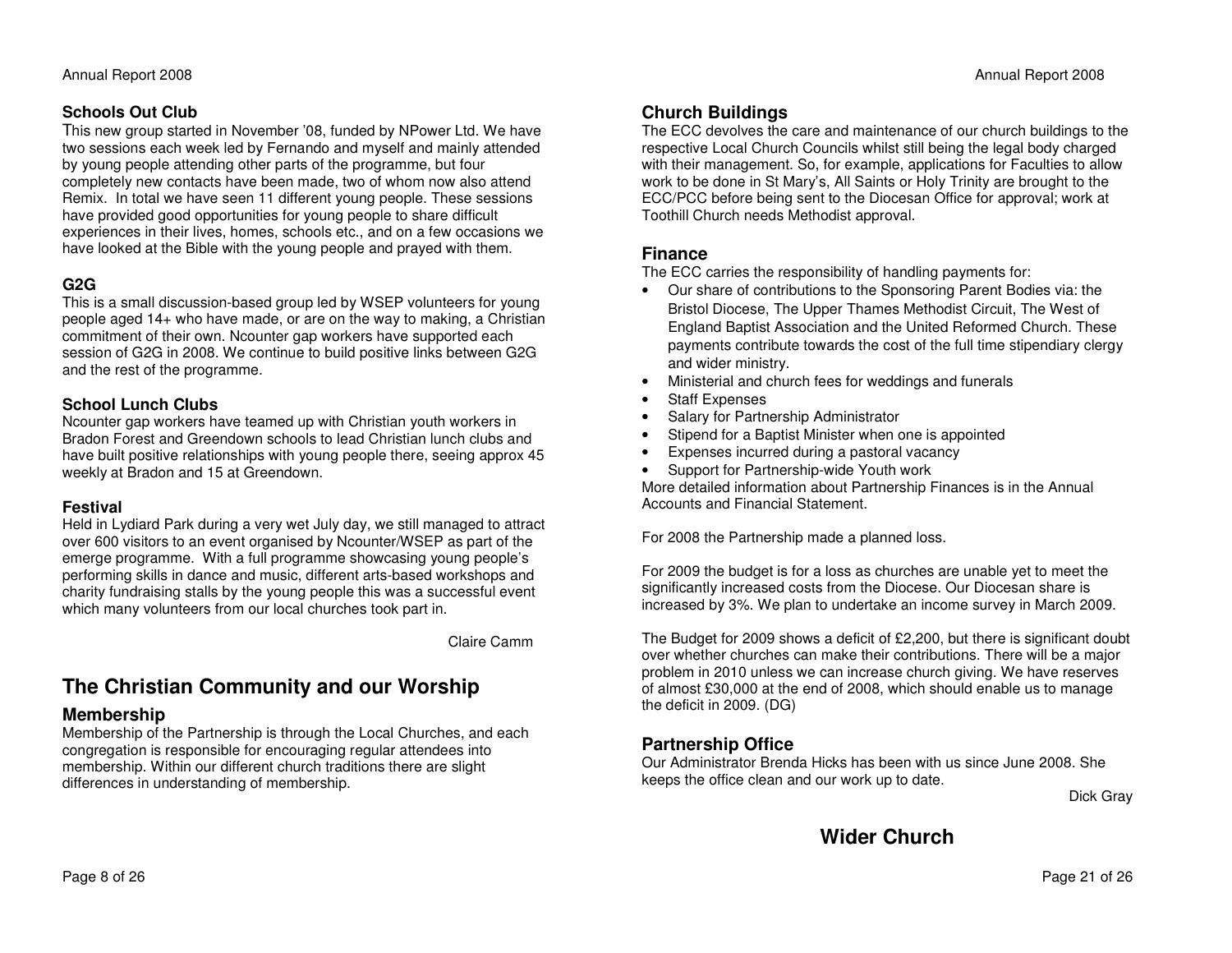o All Saints ran a small but very effective Alpha in the autumn term at All Saints and we hope to run further courses in the near future.

#### •**Community Café.**<br> **Community Café.**

- Early last year the Community Café coordinators approached Toothill about using their premises to run a café on Mondays. The partnership with them has been very fruitful with many regulars who come each week and enjoy not only good cheap food but a chance to chat. Relationships are growing and there was a joint Harvest Lunch cooked by the café, and enjoyed by café and church attenders alike. Christmas too provided opportunity to invite people from the café to take part in a service, and several attended this and other Christmas events.
- • **Contact events** 
	- o The Partnership continues to put on social events across the churches and some of these have attracted visitors who are now beginning to come to our churches as a result of discovering that Christians are human and have something to offer

### **Publicity and Communication**

- We advertise monthly in the local Link Magazine, which includes information about our Partnership, the Office telephone number and email address.
- We especially promote our major festivals of Christmas, Lent, Holy Week and Easter. Cards are produced and delivered by some local churches. This year we produced joint information leaflets, through the Partnership Administrator. These show all the special Services and Events of this period. We also produce a joint Christmas Services card for distribution when we are out carol singing.
- Generally each local church is responsible for its own publicity this is through their Monthly Magazines or Weekly Notice Sheets. Our web sites are becoming more comprehensive and traffic is building up, mostly as a result of the regular partnership news being read online, or downloaded.
- We also have our monthly magazine "In Partnership" which contains news of church and local events.
- Browse over to http:WSwinLyd.org.uk/council/webbery to see the usage graph.

# **Buildings and Resources**

|                        | 2008 | 2007 | 2006 | 2005 | 2004 | 2003 | 2002 | 2001 |
|------------------------|------|------|------|------|------|------|------|------|
| All<br><b>Saints</b>   | 123  | 126  | 123  | 118  | 116  | 118  | 120  | 119  |
| <b>St</b><br>Mary's    | 69   | 76   | 80   | 87   | 98   | 104  | 102  | 106  |
| Holy<br><b>Trinity</b> | 42   | 37   | 37   | 55   | 57   | 57   | 64   | 72   |
| Toothill               | 37   | 35   | 34   | 41   | 42   | 41   | 44   | 48   |
| Westlea                | 25   | 25   | 25   | 24   | 25   | 26   | 27   | 29   |
| <b>Total</b>           | 296  | 299  | 299  | 325  | 338  | 346  | 357  | 374  |

## **Normal Sunday Attendance**

|                   | 2008  |       | 2007  |       | 2006  |       | 2005  |       | 2004  |       |
|-------------------|-------|-------|-------|-------|-------|-------|-------|-------|-------|-------|
| Church            | Adult | Child | Adult | Child | Adult | Child | Adult | Child | Adult | Child |
| <b>All Saints</b> | 87    | 20    | 81    | 20    | 82    | 24    | 81    | 26    | 86    | 27    |
| St Mary's         | 47    | 5     | 53    | 10    | 50    | 10    | 57    | 10    | 64    | 11    |
| Holy<br>Trinity   | 33    | 10    | 34    | 11    | 32    | 10    | 37    | 15    | 37    | 16    |
| Toothill          | 40    | 10    | 23    | 4     | 26    | 8     | 24    | 8     | 33    | 12    |
| Westlea           | 22    | 11    | 22    | 11    | 21    | 13    | 21    | 14    | 22    | 15    |
| Total             | 229   | 56    | 213   | 56    | 211   | 65    | 220   | 73    | 242   | 81    |

### **Ministry**

 In addition to Staff Team of Ministers, we are grateful to the following members of the Partnership who assist with the leading of worship in our churches: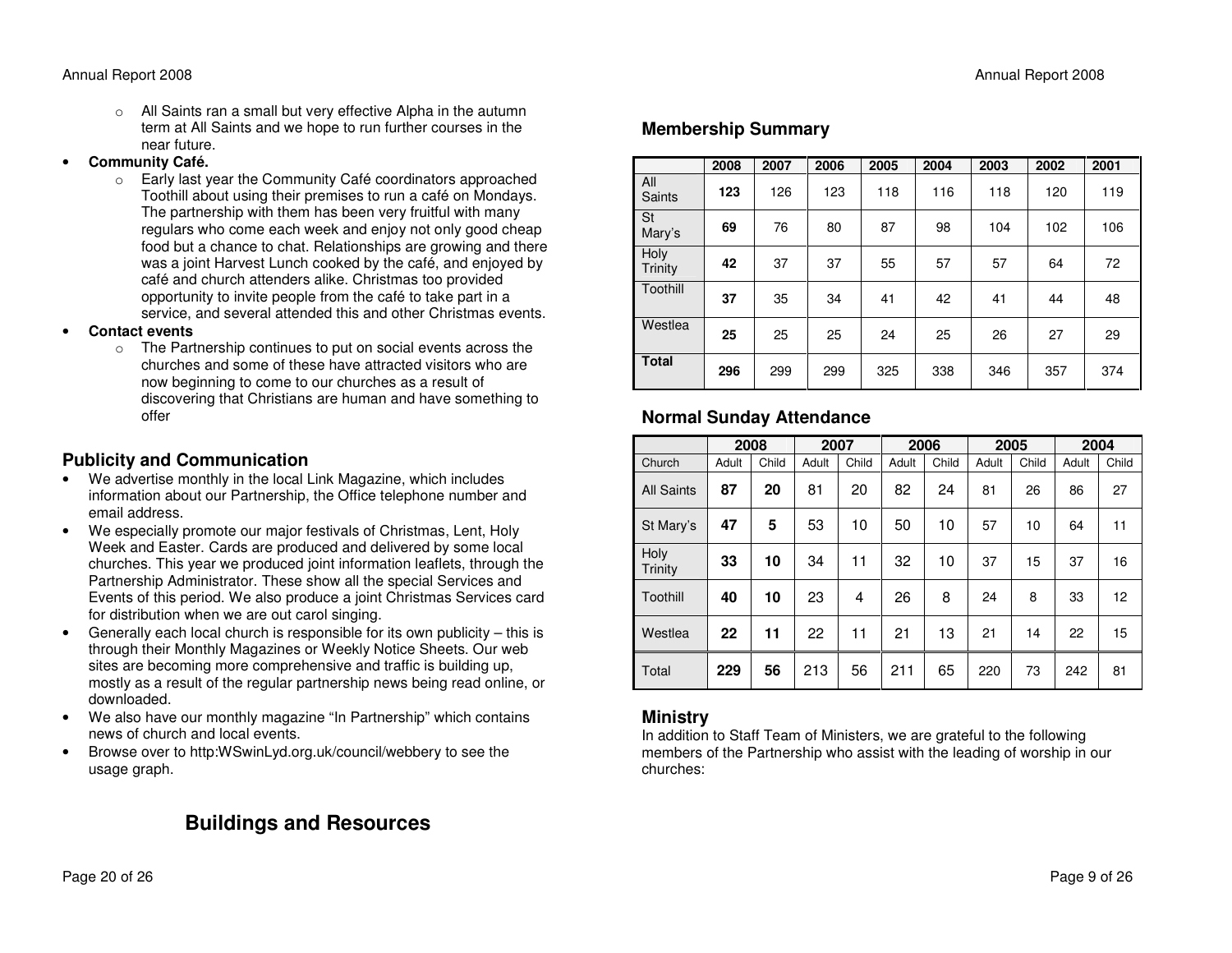Stephen Skinner

| <b>Methodist Local Preachers</b> | <b>Mr Mark Dowling</b><br><b>Mrs Rachel Dowling</b><br><b>Mr Gordon Partridge</b> |
|----------------------------------|-----------------------------------------------------------------------------------|
| Anglican Readers                 | <b>Mrs Di Benbow</b>                                                              |
| Non-Stipendiary Ministers        | <b>Revd Mike Dilly (Baptist)</b>                                                  |
| Other Groups                     | <b>Westlea Leadership Team</b>                                                    |
|                                  | <b>Local Church Home Group Members</b>                                            |

### **Weekly Services**

 The worship rota is arranged across the Partnership. The Staff Team, Local Preachers and our Reader all lead services and preach not only in their 'home' church but also in the other partner churches and churches in the Methodist Circuit.

Every Sunday there is a Partnership 8am Holy Communion at All Saints Church, which typically includes two Book of Common Prayer Services, one Free Church Service and one Common Worship Service each month.

Every Sunday evening All Saints & St Mary's Church hold an Evening Service, typically taken from Book of Common Prayer, Songs of Praise, Partnership Communion and Evening Prayer.

Both services have a regular and faithful congregation with attendees coming mainly from the host church.

Other Evening Services take place elsewhere. These include:

- All Saints: Taize, Iona, Healing, Communion and Praise Services
- Toothill: Meditation Services

Our main Services take place on a Sunday Morning with each of our Churches having a thriving and enthusiastic congregation with crèches, children's and young people groups also being provided. The communion services generally vary between Anglican order and a Free-Church style.

## **Church & Schools**

 Between the churches and clergy we have good links with a variety of schools. Links with Lydiard Millicent School and Peatmoor School are very good. Members of All Saints serve as Governors, Vice Chair and Chair at both schools. Assemblies and RE lessons both in Church and school have been well received. We foresee these links deepening and there being increasing co operation in providing for children's spiritual needs.

There are also growing links with schools like Oliver Tomkins and Brookfield, wanting to visit our churches for lessons about what the church is and what the clergy do. Oliver Tomkins infants are building a tradition of visiting Toothill Church for an Ascension Day service too.. With the recent appointment of a Parent Support Advisor covering all 10 schools in West Swindon, we hope to continue to develop strategies to help and support both children and their parents and teachers.

# **Partnership Marriage Preparation Sessions**

We continue to offer Marriage Preparation sessions to all couples who marry at any of our partnership churches, and to those with weddings at St. Mary's Purton. The Staff Team work with Mike & Jane Haslam to offer an excellent package!

In 2008 we offered the alternative of one weekend (Saturday morning and Sunday afternoon), or two Wednesday evening sessions. Take up was slightly reduced this year, with preference for the weekend sessions. Around 20 couples participated in 2008.

The sessions cover: (1) "The five love languages", (2) "Communication & Conflict", (3) "Finance and Lifestyle", (4) "God's help in married life". There is ample opportunity for couples to privately talk through issues raised in Stephen Skinner each of the 1 hour sessions.

# **Mission**

# **Mission & Evangelism**

•**Alpha**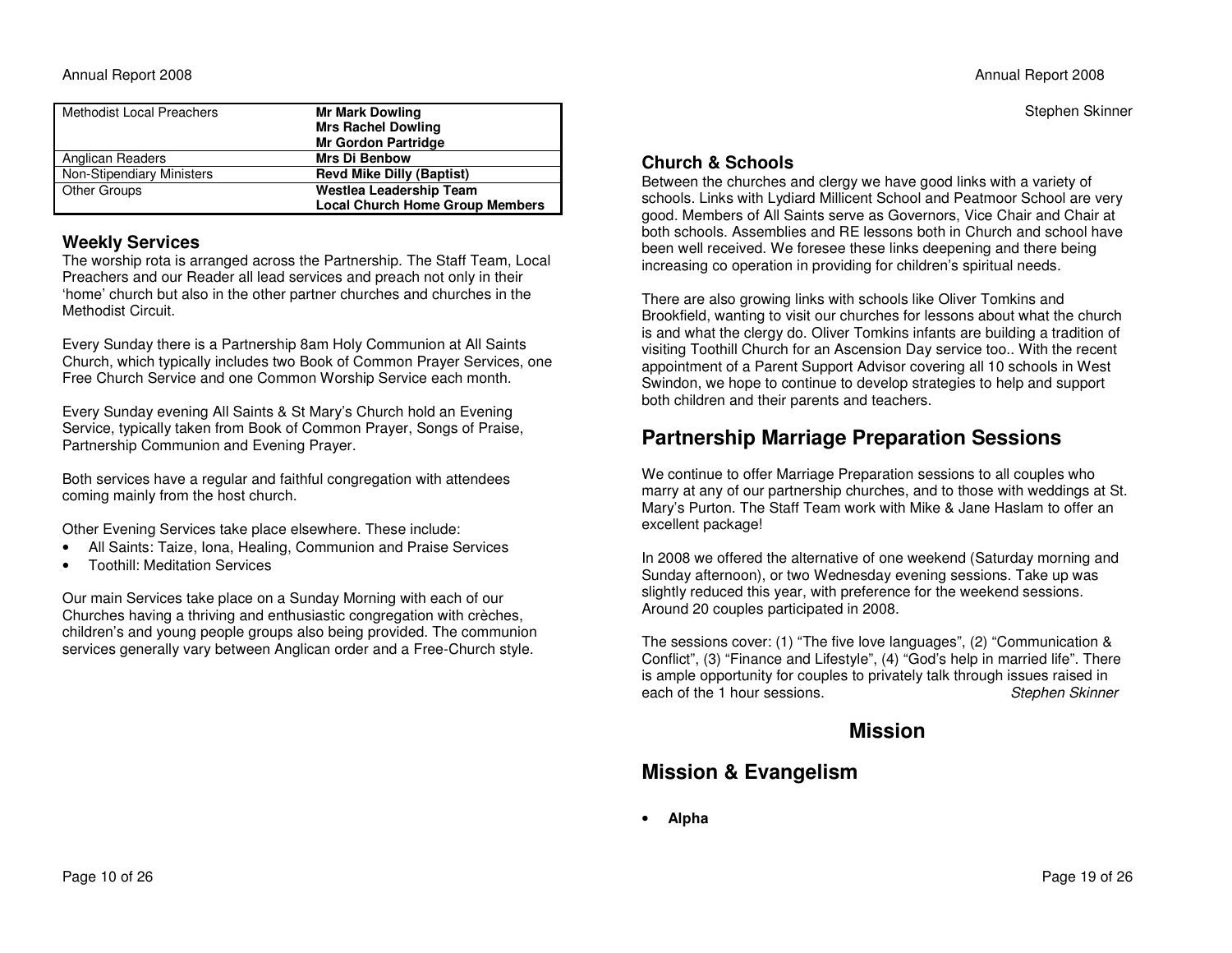'Road show' has been very successful and eirenical! The comments have been consolidates into a final draft, which is to be presented for adoption at the 2009 Partnership AGM.

Stephen Skinner

# **Other Joint Partnership Ministries**

# **Joint Thanksgiving & Baptism policy**

As an Ecumenical Partnership, we feel it essential to offer a variety of different types of "Christian Initiation", to respect our denominational traditions and theology, and the needs of those who come to us for a pubic affirmation of faith.

Thus we offer: Infant Baptism (often called 'Christening'), Thanksgiving, Dedication, and 'Believer's Baptism' (for those old enough to testify to their own faith in Jesus). These options are explained by our Ministers and Church Leaders to those who approach us for a Service of some kind. It has to be said that the vast majority of such enquiries are for the Infant Baptism of the traditional type – the numbers of these have in fact increased significantly in 2008 (see details in individual churches Annual Reports).

Sadly, we hold very few Services of 'Believer's Baptism', and our operational baptistery at Shaw has not been utilised in 2008. But there was a full immersion of a 'born again believer' in Lydiard Park Lake, conducted by myself last summer! Ways could be investigated to encourage more such 'Believer's Baptisms' with public testimony.

In all cases candidates and their families are visited at home by Ministers (and sometimes lay church members). Infant Baptism is never refused, but it may be delayed for the purposes of adequate preparation. Additional preparation meetings are held with parents and Godparents to explain to them the Christian faith into which their child is to be baptised. These normally produce some very challenging but worthwhile conversations!

Stephen Skinner

### **Special Services**

 Our pattern of special Partnership Services has changed significantly in 2008, much affected by our "Fellowship Goal". We have felt that it has been time for a change from our recent traditions!

## **Normal Morning Pattern of Worship**

|                      | $LM - 10.30$       | $LT - 10.00$       | $HTS - 10.30$      | $TH - 10.30$       | $We - 10.00$       |
|----------------------|--------------------|--------------------|--------------------|--------------------|--------------------|
| Week                 | Morning<br>Service | Morning<br>Service | Communion          | Communion          | Communion          |
| Week<br>$\mathbf{2}$ | Communion          | Communion          | Morning<br>Service | Family<br>Service  | Family<br>Service  |
| Week<br>3            | Family<br>Service  | Family<br>Service  | Communion          | Morning<br>Service | Morning<br>Service |
| Week<br>4            | Communion          | Communion          | Family<br>Service  | Morning<br>Service | 'Swap Over'        |
| Week<br>5            | Morning<br>Service | Morning<br>Service | Morning<br>Service | Family<br>Service  | Communion          |

## **Joint Partnership Worship**

Several joint Services were organised again in 2008. The 5<sup>th</sup> Sunday Services have become a regular fixture now, and are supported by all churches. There is a question about having them on key Festival Sundays such as Pentecost or Advent. Possibly if a 5<sup>th</sup> Sunday falls on such a Festival it would be better to hold it in the evening. An ECC issue!

The 5<sup>th</sup> Sunday morning Services in 2008 were:

- Toothill (March 30<sup>th</sup>, post Easter!)
- St. Mary's (linking with their June Flower Festival)
- All Saints (August Bank Holiday)
- Shaw (as part of the John Hardwick Children's Ministry Weekend)

The joint Services in 2008 were as follows:

- Women's World Day of Prayer at St. Mary's.
- Holy Week Meditations at Toothill
- Good Friday "Hour at the Cross" at All Saints
- Easter Sunrise Service at St. Mary's
- Ascension Day Communion at All Saints
- United Ecumenical Confirmation Service at St. Mary's Purton
- Partnership Memorial Service at St. Mary's

Plus two special evening Services at Shaw, jointly led by Stephen Skinner and Claire Camm, were we learned more about the youth ministries of "Emerge", heard the Collective Band play, and prayed for their workers and ministry. These were well attended.

Stephen Skinner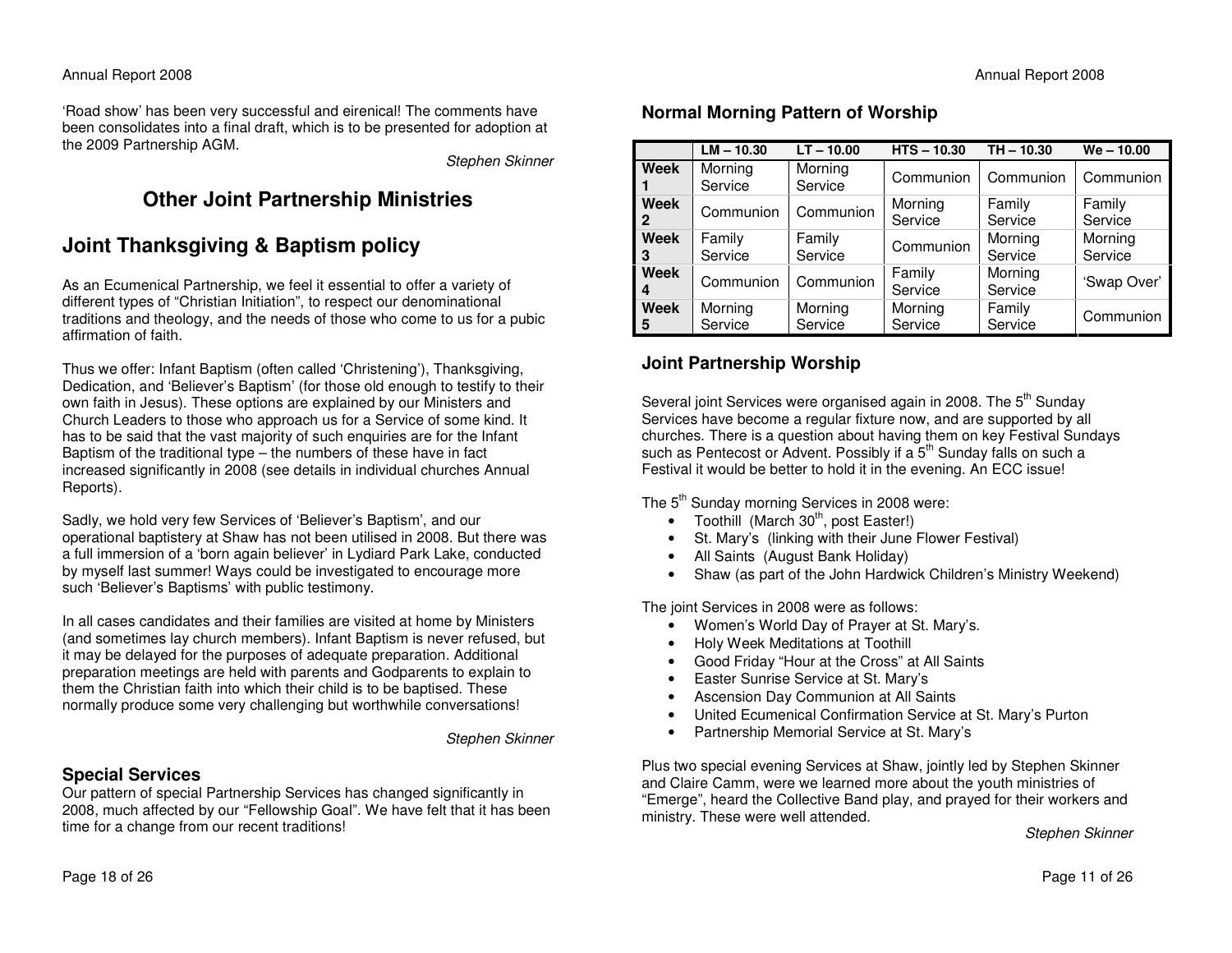# **Partnership events**

This is, of course one of our responses to Jesus new command. "Love one another" (John 13v34). They are great opportunities to meet others and put faces to names. I did. If you've not done so yet, go along to one hosted by a church other than yours, even if it's not something you would have chosen. Go on encourage one another!

If you have ideas let your leaders know.

## **Chair of ECC**

 "The world", and much of the audience for our annual report, will judge our success by such criteria as:

- Good works –demonstrating that we benefit others, not ourselves. Jas 2vv14-17
- Reputation do people think we are worthwhile? Acts 5:12-14

I prefer to see these in the terms that Jesus used - "Love your neighbour". Let's look at the 4 commands that Jesus left us and see how we measure up.

I'm not assessing us as individuals; I'd not do so well. I'm not looking at our local church communities; the five annual reports from our fellowships will address these areas. No, I am talking about the things we as partnership choose to do together, and those things that we should do together and struggle with!

1. The first of Jesus 2 great commandments (Mark 12vv30-32) – Love God…

 I think we have done quite well across our partnership; we have successful joint services and joint meetings for study, prayer and just spending time with God. This was an area of focus on last year. I hope you took the opportunity to be encouraged and taught, though too few people did. Next year we will vary our focus, but still concentrate in this area. Please allow yourself to join in. God is worth our love, and our brothers and sisters have much to show us and lead us in.

2. Jesus "New command" (John 13v34) - "Love one another"

 This is about the encouragement and practical help we give to our brothers and sisters in Christ across our partnership. Our social programme is popular and we'd like more. Many of those who go along to the events are

through G2G and Remix that young people will come to see the huge value of giving public testimony to their commitment to follow Jesus Christ.

#### **Safe to Grow**

 We have again updated the safe to grow policy, the new policy was approved by the ECC. It has now been put onto the partnership web site for every one to see.

We are almost fully compliant in having CRB checks for all our volunteers and staff who work with children and young people. Most churches have job descriptions for their children's workers.

As a partnership we are endeavouring to keep up to date with new ideas and policies, to keep our children and young people safe. This is an ongoing process.

Dick Gray

## **Constitution**

## **Partnership Constitution & Standing Orders**

The Constitution Working Party continued into their  $7<sup>th</sup>$  year of meetings, but thankfully concluded their work with their  $57<sup>th</sup>$  Meeting! This Group were able to obtain agreement from our 4 denomination ('Parent') bodies that our Draft 11 of the Constitution was acceptable to them.

Thanks are due to those Working Party members who stuck it to the very end: Ed Poole, Dick Gray, Chris Scarisbrick, and myself!! The handling of the subsequent follow up on the Constitution and Standing Orders now lies with the ECC Standing Committee.

The ECC are holding a special Partnership Service on March 29<sup>th</sup> 2009 where the Constitution will be formally signed by representatives of our 4 Parent Bodies, and of the Partnership itself.

The work continues of drawing up Standing Orders for the Partnership Council, Standing Committee, and subsequently helping Local Church Leadership Teams to produce their own, in a way congruent with the partnership. A draft of those for the Partnership Council has been sent to all Church Leadership Teams over the Autumn / Winter, and opportunity given for face to face response to Chris Scarisbrick and Stephen Skinner. This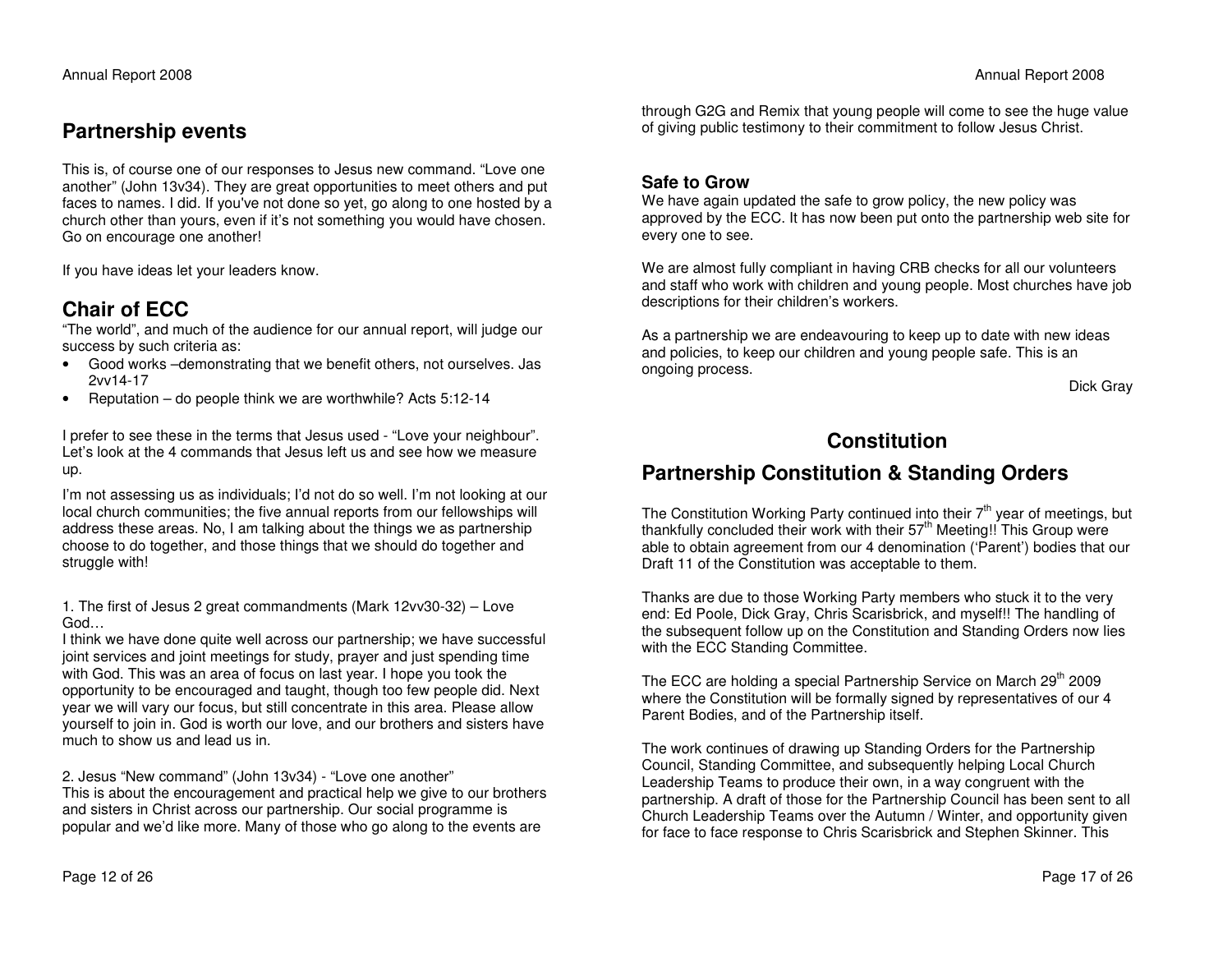#### Annual Report 2008

for which I ask your forbearance and forgiveness. But I want to end by thanking you for travelling God's journey with me and for all I've been inspired to learn from you!!

Stephen Skinner

## Pastoral Care & Occasional Offices

The Wider Staff Team continues to conduct many Weddings & Funerals in addition to Baptisms, Thanksgivings & Dedications which are mentioned elsewhere in this Report. They are a valuable opportunity to offer sensitive practical support, pastoral care and sharing of the Good News of Jesus. We also offer Renewal of Marriage Vows (following a Civil Ceremony, or at a Wedding anniversary), and Memorial Services (usually some while after a Funeral).

By far the majority of Weddings take place at the historic churches of St. Mary's or All Saints. Numbers of Weddings remained encouragingly high in 2008 (stable compared to 2007), but look set to drop significantly in 2009. There were just a few Services for Renewal of Marriage Vows.

In contrast, quite a few Funerals take place in our newer churches also – especially at Toothill, because of its strong community links. Shaw also holds a few Funerals each year – usually of church members. St. Mary's now holds very few Funeral Services, partly because demand for burials in Hook Cemetery is few and far between now. The greater number of Funerals is at All Saints, because of its rural status within the Lydiard Millicent village community.

Overall, the number of Funerals conducted by the clergy at the Kingsdown Crematorium has dropped very significantly in 2008. We suspect that this sharp decline has to do with the fact that quite a few mourners are opting for a Humanist or Civil Service rather than an explicitly Christian one. The Anglican Deanery is in conversation with Funeral Directors about this situation.

Finally we continue our collaboration with Purton on our joint Confirmation Services. These are held annually, with the most recent, in Spring 2008 being at Purton. We welcomed the Bishop of Swindon to conduct this Service. The preacher was he Methodist Minister in Wootton Bassett, Revd Steve Cullis. Numbers being confirmed reached an all-time low in 2008, with the Service only just proving to be viable. It seems that our younger people still don't feel the need to make any public profession of faith in this way, or in 'Believer's Baptism'. We hope that as our youth work develops

the ones who already know people in the other churches – Next year bring some friends who don't! If you've not been along to one yet, allow yourself to grow to love people you don't yet know. The social programme will continue, and though is not a specific goal for 2009, we will talk about it a lot!

3. Great commission (Matt 28v19) – "Go and make disciples of all nations" Are we as a partnership growing numerically? No. In some parts we see signs of increasing numbers, in other places not so much. We hold our own, and this is good, but is not "making disciples of all nations". We cannot leave this to our clergy and sermons in church, fine though they are. We must find more ways to get "out there". We need to team up to resource this work as we cannot do it all individually or as separate churches our partnership must work with other churches and Christian organisations. The harvest field is white, we should be organised.

It also has to be said there is a necessary precursor. The world has no obligation to take us seriously, until we are clearly and publicly living the gospel already, read on…

4. The second of Jesus' 2 great commandments (Mark 12vv30-32) "Love your neighbour"

 Here I believe Jesus was not specifically talking about our Christian brothers and sisters, here He is talking about the people around us who don't already know Him and need to. There are many sections of society who have very practical needs too. I hear about huge social deprivation, disadvantage and abuse. Needs that we cannot hope to address as individual people, and we would struggle to find enough people from our individual churches. We, again, need to team up across the partnership and much, much wider; to work with the voluntary sector and statutory authorities to mend our world.

> A recent example: Right now, we need people to help chat to parents of school-children, who are having problems. Tea and toast breakfasts – think of the community cafe, but they organised through primary schools. If you have (or have had) teenage children, we need your experience. It's scary but not difficult, and it's so, so valuable. Tell Anne if you could find it in you. Frankly, it would be worth taking a regular morning off work...

 You will see more of initiatives like this being talked about this year as we make this one of our goals. Please consider stepping outside your comfort zone, this year.